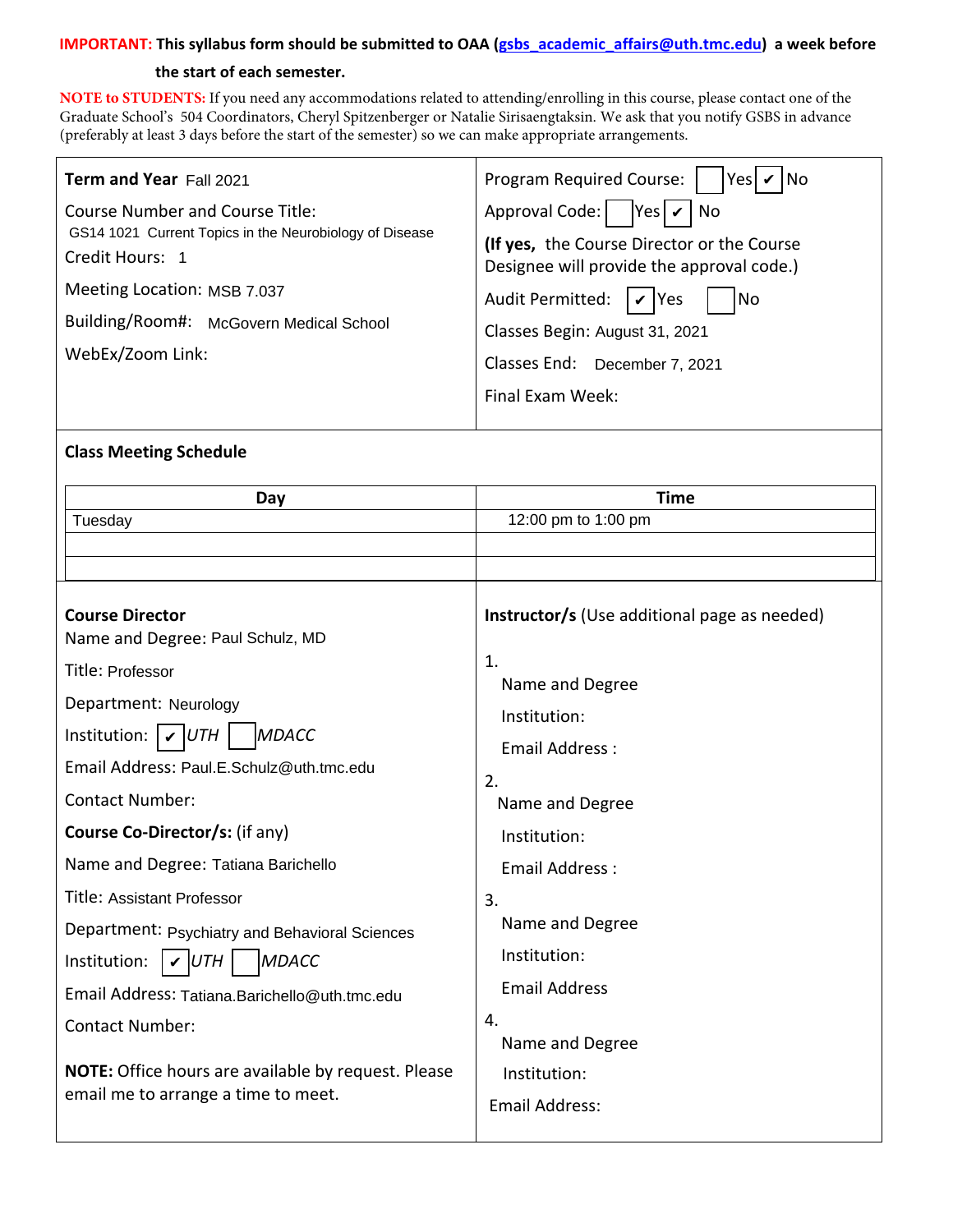| Teaching Assistant: (if any)                                                                                                                                                                                                                                                                                                                                                                                                                                                                  | Cont. Instructor/s                                            |  |  |
|-----------------------------------------------------------------------------------------------------------------------------------------------------------------------------------------------------------------------------------------------------------------------------------------------------------------------------------------------------------------------------------------------------------------------------------------------------------------------------------------------|---------------------------------------------------------------|--|--|
|                                                                                                                                                                                                                                                                                                                                                                                                                                                                                               |                                                               |  |  |
| Name and Email Address<br>Name and Email Address                                                                                                                                                                                                                                                                                                                                                                                                                                              | 5.<br>Name and Degree<br>Institution:<br><b>Email Address</b> |  |  |
| Course description: This course is an integrated approach to neurological diseases, which includes background<br>information as well as the diagnosis, treatment, and biological mechanisms of the disease<br>under study.<br>Fall 2021 Course Title: Alzheimer's disease and Related Dementias<br>This course is open to graduate students, medical students, residents, and postdoctoral<br>fellows.                                                                                        |                                                               |  |  |
| Textbook/Supplemental Reading Materials (if any)                                                                                                                                                                                                                                                                                                                                                                                                                                              |                                                               |  |  |
| $\bullet$ N/A                                                                                                                                                                                                                                                                                                                                                                                                                                                                                 |                                                               |  |  |
|                                                                                                                                                                                                                                                                                                                                                                                                                                                                                               |                                                               |  |  |
|                                                                                                                                                                                                                                                                                                                                                                                                                                                                                               |                                                               |  |  |
|                                                                                                                                                                                                                                                                                                                                                                                                                                                                                               |                                                               |  |  |
| <b>Course Objective/s:</b><br>Upon successful completion of this course, students will<br>After completing this course on Alzheimer's disease related dementias (ADRDs), the learner will be able to state their: clinical<br>signs and symptoms, including parameters that differentiate early, middle, and late stages of disease; epidemiologic data,<br>including risk factors and mortality; biomarkers that identify and give insight into processes underlying them, including imaging |                                                               |  |  |

*Specific Learning Objectives***:**  biomarkers and fluid biomarkers; treatment options, including non-pharmacological and pharmacological; underlying pathophysiologies, including the role of genetics as causative and risk genes, the microbiota-gut-brain axis, the blood-brain barriers, glial cells, and neuroinflammation; pre-clinical models to study them; and the future directions.

| 1. |  |  |  |
|----|--|--|--|
| 2. |  |  |  |
| 3. |  |  |  |
| 4. |  |  |  |
| 5. |  |  |  |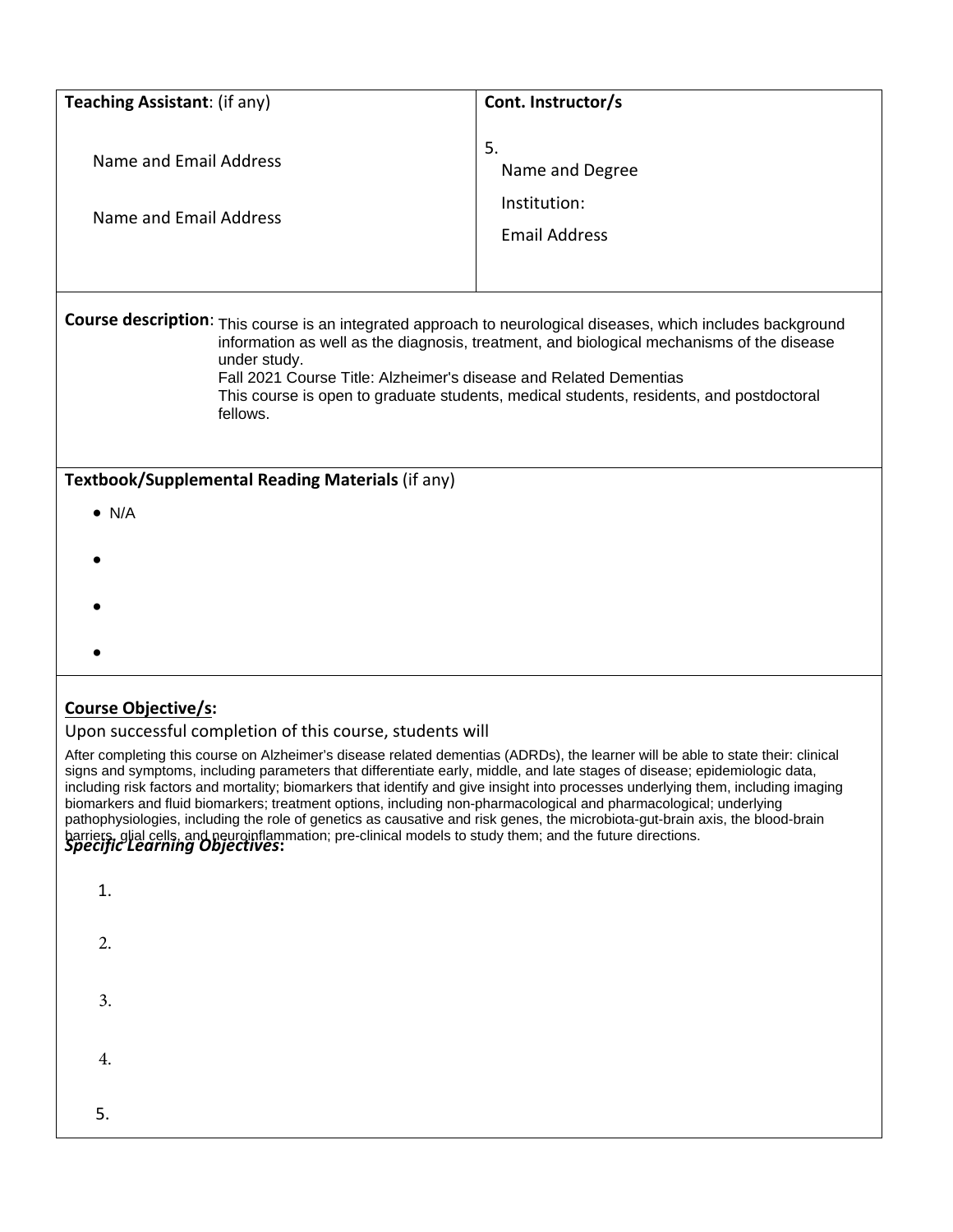# **Student responsibilities and expectations:**

Course Requirements: Attendance Completion of final essay based on a course lecture. (Postdoctoral fellows are exempt)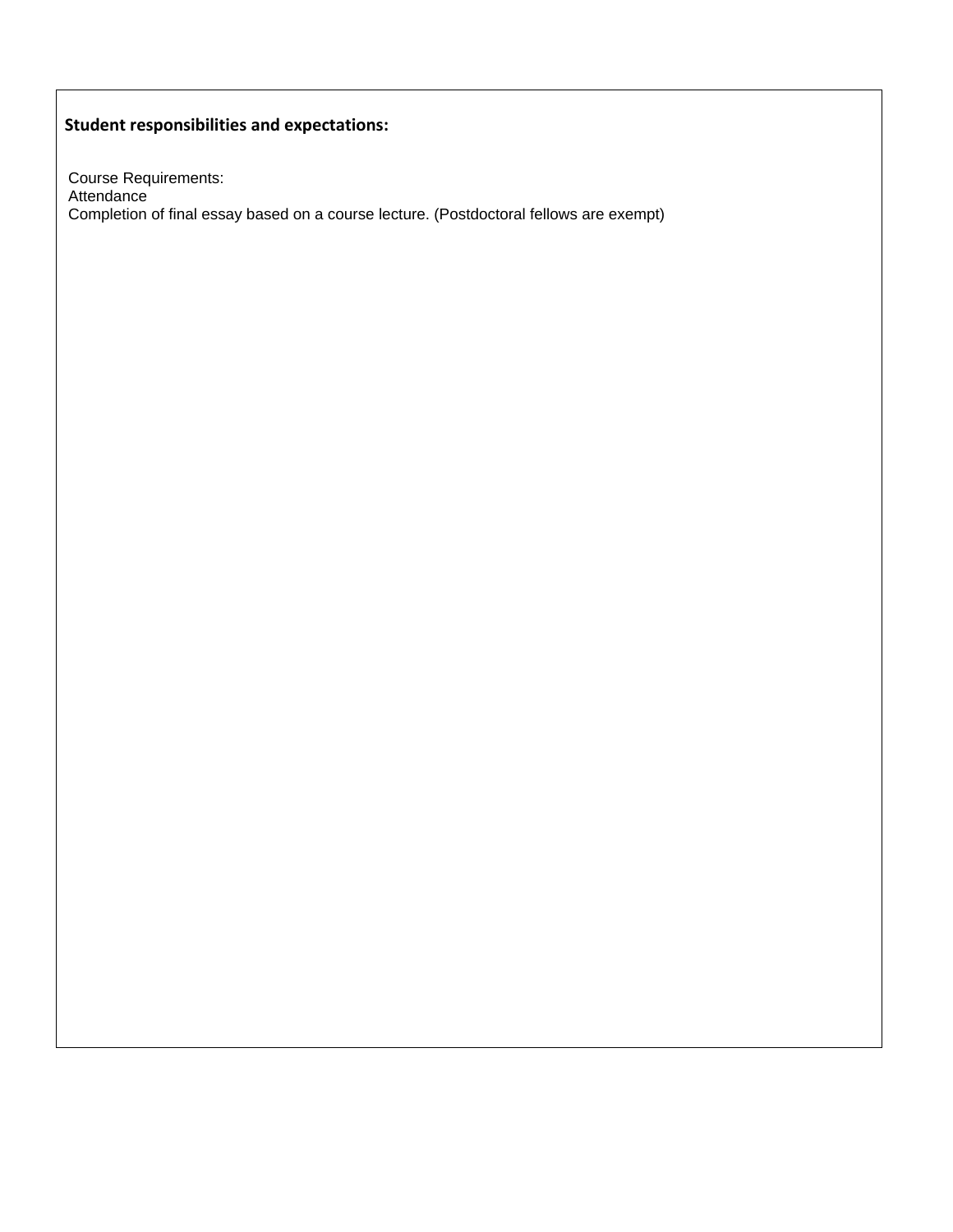| $\vert \mathbf{v} \vert$ Pass/Fail<br>Letter Grade (A-F)<br><b>Grading System:</b> |                                                              |  |  |
|------------------------------------------------------------------------------------|--------------------------------------------------------------|--|--|
| Student Assessment and Grading Criteria: (May include the following:)              |                                                              |  |  |
|                                                                                    |                                                              |  |  |
| Homework<br>%)                                                                     | Description                                                  |  |  |
|                                                                                    |                                                              |  |  |
| %)<br>Quiz                                                                         | Description                                                  |  |  |
|                                                                                    |                                                              |  |  |
| Presentation<br>%)                                                                 | Description                                                  |  |  |
|                                                                                    |                                                              |  |  |
| Midterm Exams<br>%)                                                                | Description                                                  |  |  |
|                                                                                    |                                                              |  |  |
| Final Exam<br>%)                                                                   | Description                                                  |  |  |
|                                                                                    |                                                              |  |  |
| Workshop or Breakout-Session<br>%)                                                 | Description                                                  |  |  |
|                                                                                    | Attendance                                                   |  |  |
| Participation and/or Attendance<br>$(100 \%)$                                      | Final Paper for graduate and medical students<br>Description |  |  |

## **CLASS SCHEDULE**

|            | <b>Duration</b> |                                                                                                 |                           |
|------------|-----------------|-------------------------------------------------------------------------------------------------|---------------------------|
| Day/Date   | (Hr)            | <b>Lecture Topic</b>                                                                            | Lecturer/s                |
| 8/31/2021  |                 | Neurocognitive disorders                                                                        | Paul Schulz, MD           |
| 9/7/2021   |                 | Test Adaptation and Validation for Measurement of<br>Neurocognitive Abilities Across Language   | Luis D. Medina, PhD       |
| 9/14/2021  |                 | Neuroimaging of diseases causing dementia.                                                      | Joseph C. Masdeu, MD, PhD |
| 9/21/2021  |                 | Diagnostic imaging of lymphatic function in dementia                                            | Eva Sevick-Muraca, PhD    |
| 9/28/2021  |                 | Amyloid-beta and alpha-synuclein as a prion                                                     | Rodrigo Morales, PhD      |
| 10/5/2021  |                 | Discriminating α-synuclein strains in Parkinson's disease and<br>multiple system atrophy: PMCA. | Claudio Soto, PhD         |
| 10/12/2021 |                 | Dementia in People with Intellectual and Developmental<br>Disabilities, including Down Syndrome | Seth Keller, MD           |